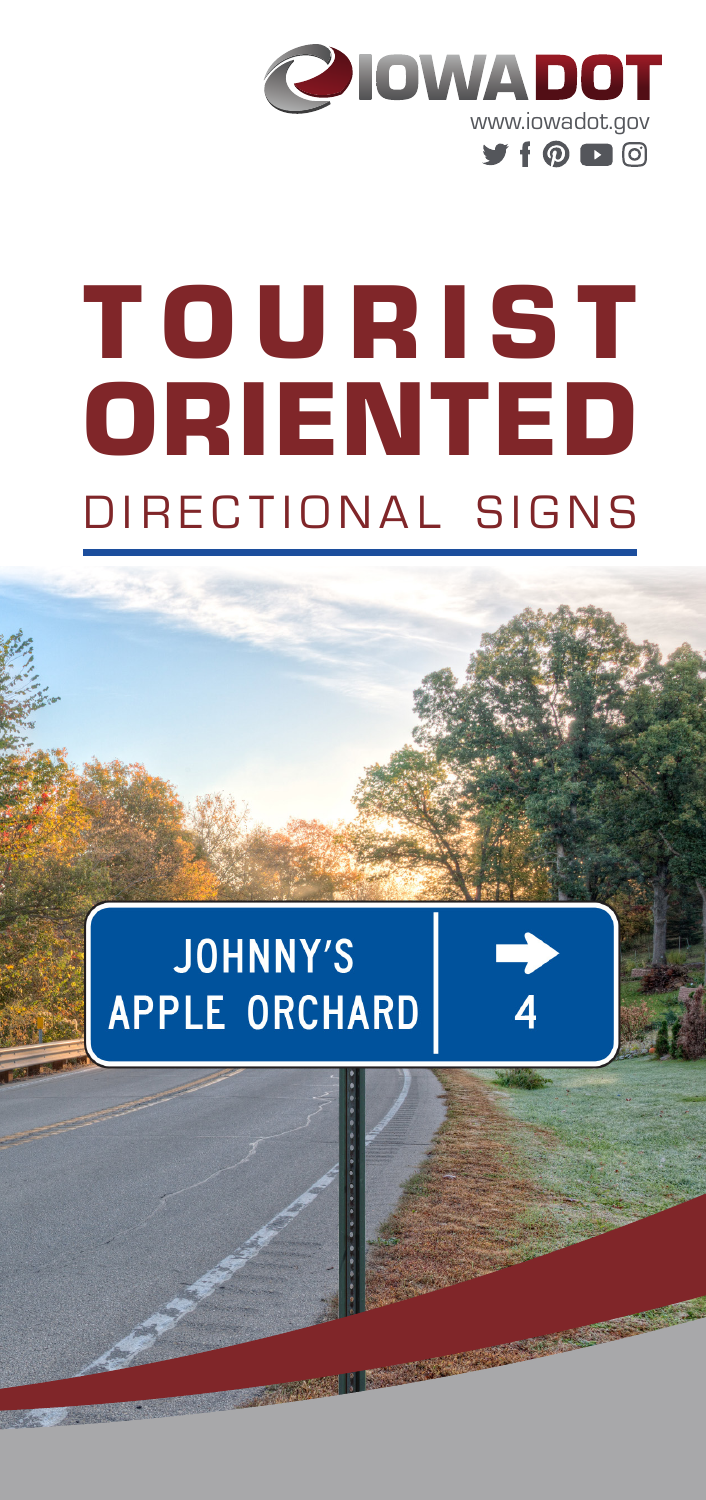### **TOURIST-ORIENTED DIRECTIONAL SIGNS (TODS)**

Tourist-oriented directional signs are official signs erected by the Iowa Department of Transportation (DOT) within the rights-ofway of primary routes in rural areas.

These signs are intended to identify and give directions to activities or sites of significant interest to the traveling public. Businesses, sites, and attractions may qualify if they meet the requirements.

This guide is intended only to provide helpful and concise information about this program.

#### **Questions may be directed to Advertising Management staff at 515-239-1746.**

*For a complete listing of regulations, you may refer to Iowa Administrative Code 761 IAC 119 and the Federal Manual on Uniform Traffic Control Devices chapter 2K.*

 *In the event that this publication introduces any inconsistency or question regarding the administration of the program, the aforementioned regulations as interpreted by the Iowa DOT shall prevail.*

#### **GENERAL LOCATION REQUIREMENTS**

TODS signs may be placed in advance of atgrade intersections for qualifying businesses (not interchanges). These intersections must be located outside of any designated urban areas.

Generally, locations within towns of a population of 5,000 or less will qualify.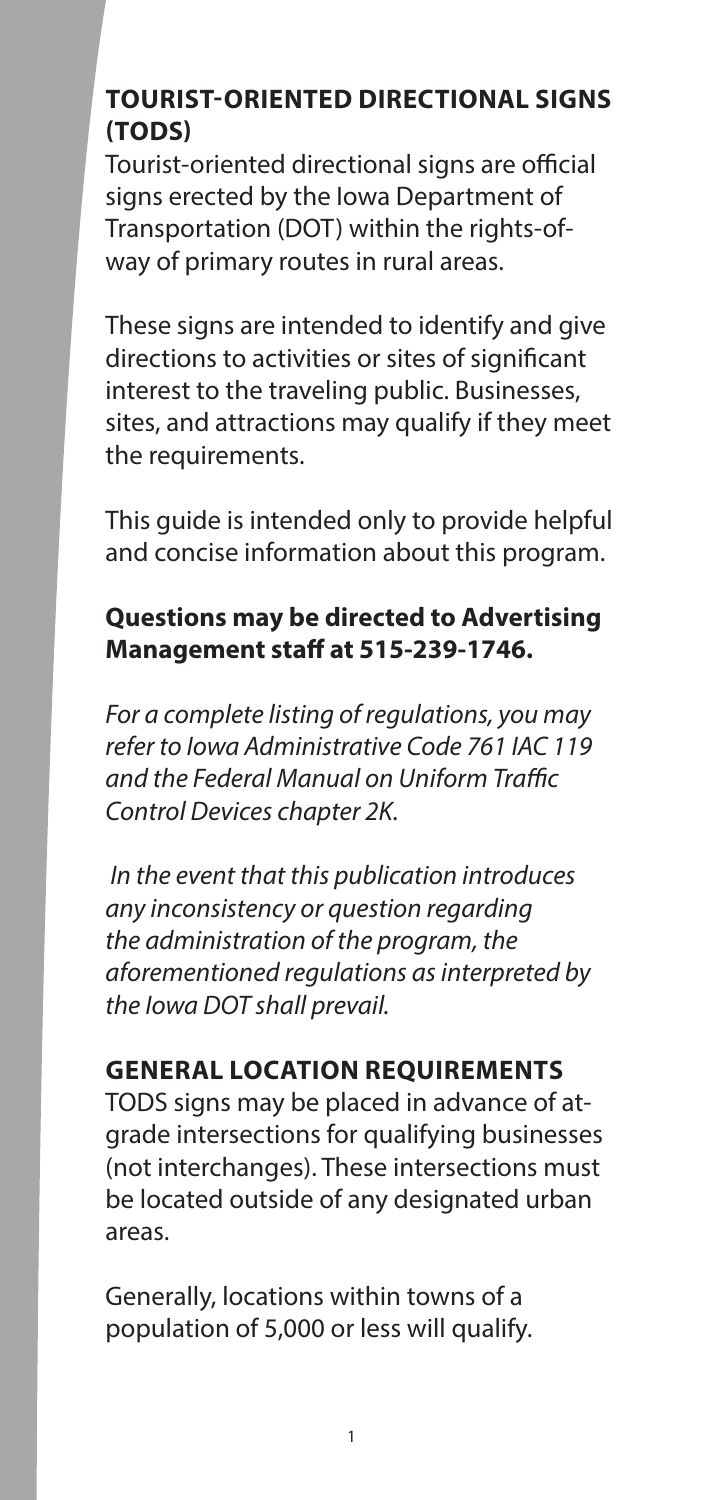However, for towns with a population of 5000 or more, check with Advertising Management staff as to whether the location will qualify, since urban area boundary lines do not necessarily coincide with city limit boundary lines.

Placement of the signs will also depend upon available green space off the shoulder and available longitudinal space between other official signs leading up to the intersection itself.

Trailblazing signs (smaller version / wayfinding type) may be required, depending upon the turns necessary to access the business, site, or attraction.

If the Iowa DOT determines that trailblazing is necessary on the local street system, the approval will be contingent upon the local jurisdiction agreeing to arrange for the placement.

#### **TODS signs may NOT be placed:**

- In order to direct traffic from one primary route to another primary route, if that route carries a higher traffic volume.
- For businesses, sites, or attractions which are readily recognizable from the primary highway far enough ahead of the entrance to allow the motorist time to safely make the turn into the entrance.
- For businesses, sites or attractions that are located beyond ten miles of the intersection where the signs will be placed.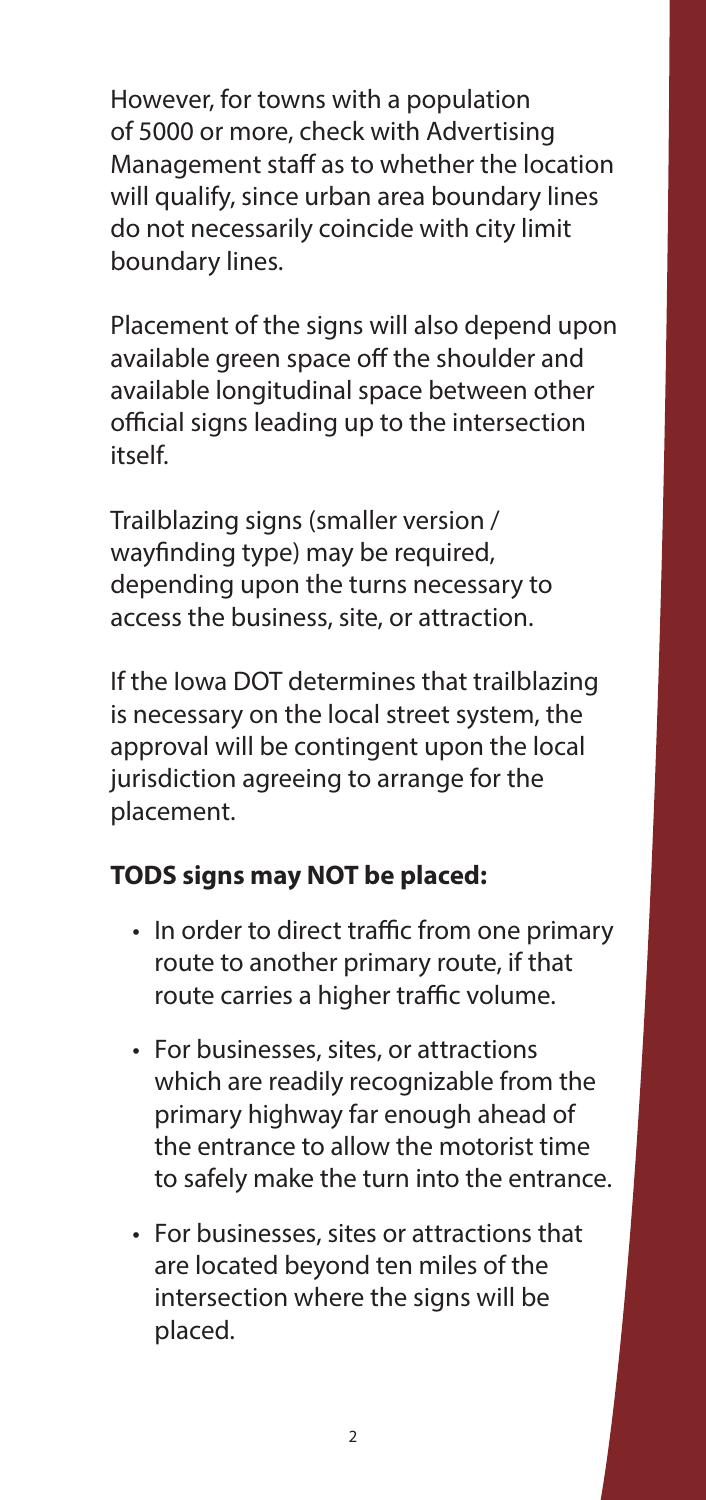## **GENERAL PARTICIPATION REQUIREMENTS**

Businesses, sites and attractions must comply with all applicable laws concerning public accommodations without regard to age, race, creed, color, sex, sexual orientation, gender identity, national origin, religious, or disability.

Buildings principally used as residences must have a convenient, separate, and wellmarked entrance.

# **QUALIFYING TYPES OF BUSINESSES, SITES, AND ATTRACTIONS**

A multi-agency signing committee meets monthly to review applications for the program.

These reviews examine the applications, photographs, and other information obtained during a site review conducted by Iowa DOT staff. Subject to committee approval, the following types are generally permitted:

- **1. Motorist service businesses** including gas, food, lodging, or passenger vehicle repair.
- **2. Tourist attractions of significant interest to tourists as a historic, cultural, scientific, or religious site, or as a site of natural scenic beauty or naturally suited for outdoor recreation.**
- **3. Agricultural business activities of significant interest to the traveling public.** Enabling the qualification may be the provision of tours and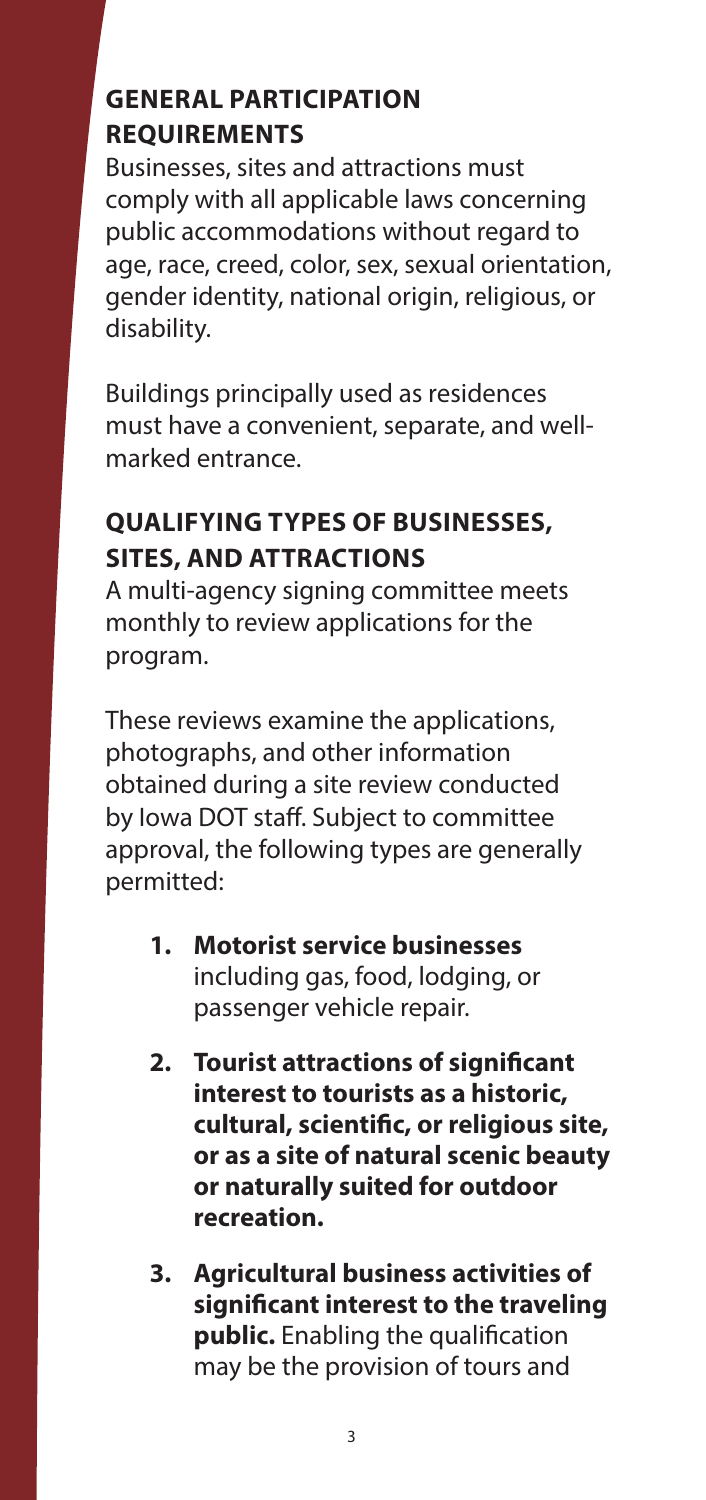brochures, or the provision of services or products which are of interest to the traveling public and immediately available on site.

**4. Other commercial activities, businesses, services, or sites which are of significant interest to the traveling public.** A major portion of the products or services provided must be tourist- or motorist-oriented.

#### **HOURS OF OPERATION:**

Businesses, sites and attractions must be open to the general public during regular and reasonable hours and not by appointment, reservation, or membership only.

The current months, days, and hours of operation shall be conspicuously posted on the premises.

Seasonal businesses must be open for a minimum of four consecutive weeks per year, and shall agree to the placement of "CLOSED" panels when not in operation or if the hours of operation do not meet the minimum program requirements.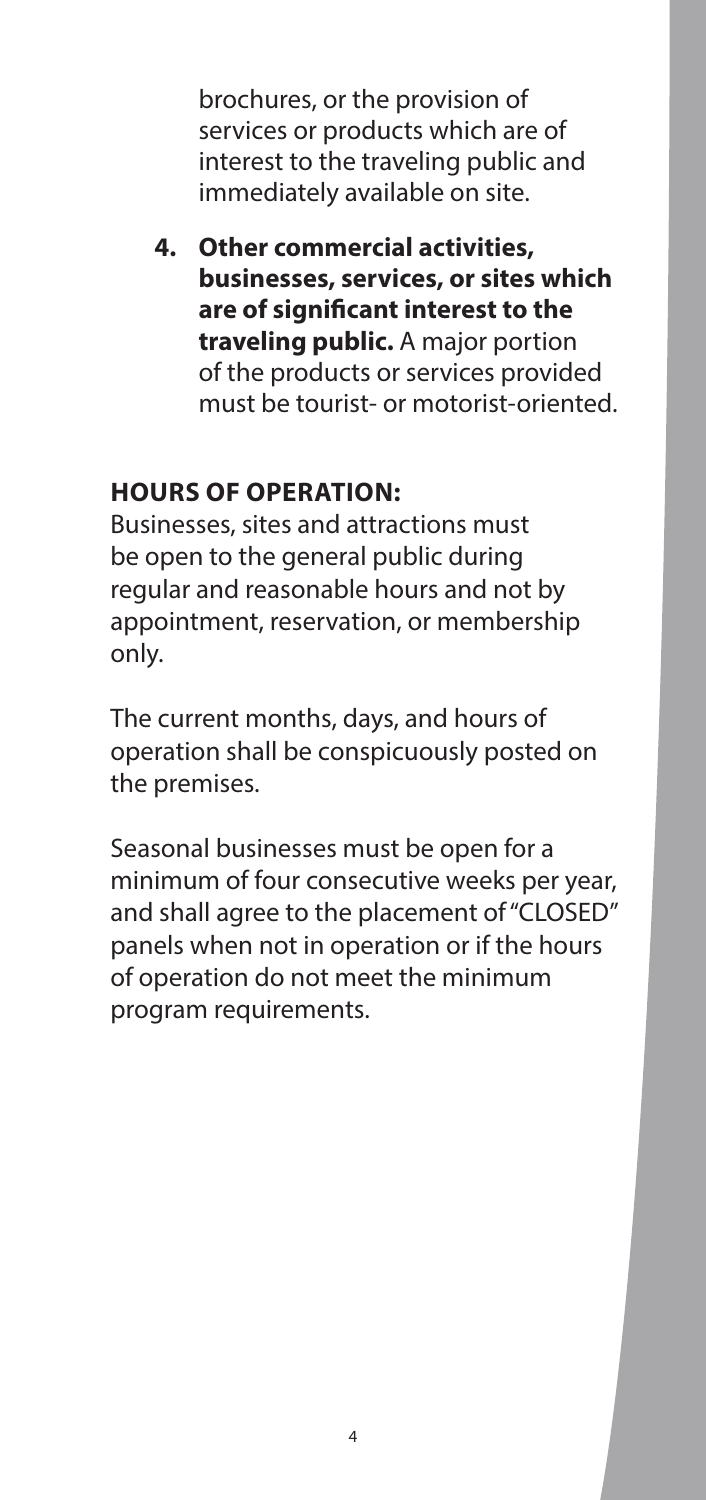**For the four categories described, the minimum hours of operation are as follows:**

- 1. Motorist services: eight hours per day, six days a week, except for vehicle repair services or repair facilities, which shall be open a minimum of eight hours a day, five days a week.
- 2. Tourist attractions: 40 hours a week, five days a week.
- 3. Agricultural business activities: 40 hours a week, five days a week.
- 4. Other commercial activities: 40 hours a week, five days a week.

#### **PROGRAM FEES**

The fee for a set (two) of TODS signs is \$700. This covers the administrative fees, design, fabrication, and installation of the signs by the Iowa DOT.

This fee is not requested until the applicant is approved. An annual fee of \$50 for each sign is due on June 30 each year.

The initial cost for a trailblazing sign is \$26 each. Separate installation fees may apply locally. If "CLOSED" panels are necessary, a fee of \$40 per sign is charged if the Iowa DOT installs and removes the panels.

An agreement may be arranged so that the applicant can perform his/her own installation/removal each season.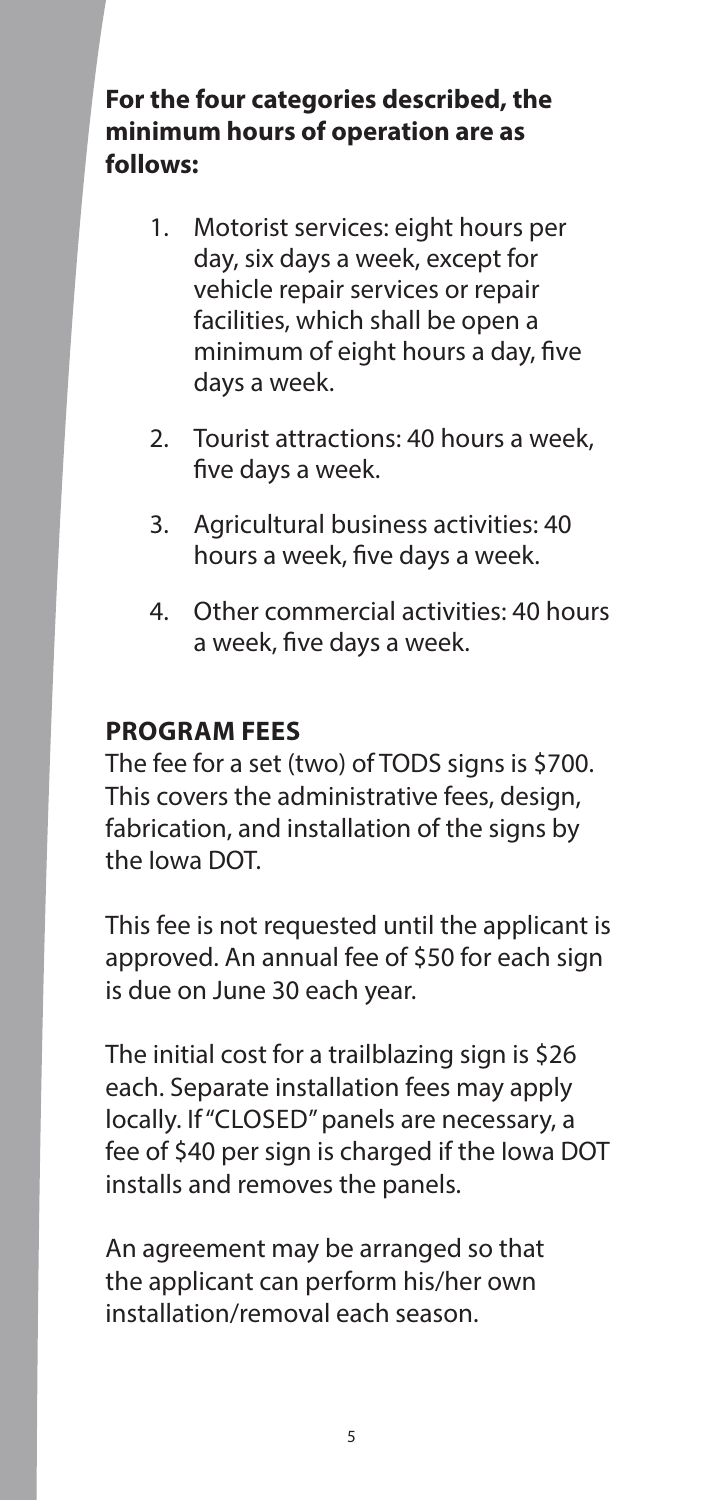#### **SIGN MESSAGES**

The general standard is that the message on the sign shall reflect the name of the business, site or attraction. The following are exceptions:

- 1. If the name of the business, site, or attraction does not fit within the space provided and is limited by the size of the sign, it may be shortened.
- 2. If the name of the business, site or attraction does not sufficiently convey the type of experience the tourist or motorist will encounter, a descriptive word may be added. Example: "Bob's Sliders" may be modified to "Bob's Sliders Cafe".
- 3. An additional word determined to be of significant interest to motorist services may be added. Example: "Short Stop Convenience" may have "Diesel" added. This allowance is not intended to extend to a general listing of amenities (advertising). Example: "Indoor Pool" cannot be added to "Mike's Motel."

The Iowa DOT makes the final determination, but will share the final design with the applicant prior to fabrication of the signs.

#### **Please allow at least two months from the date of application to the desired date of installation.**